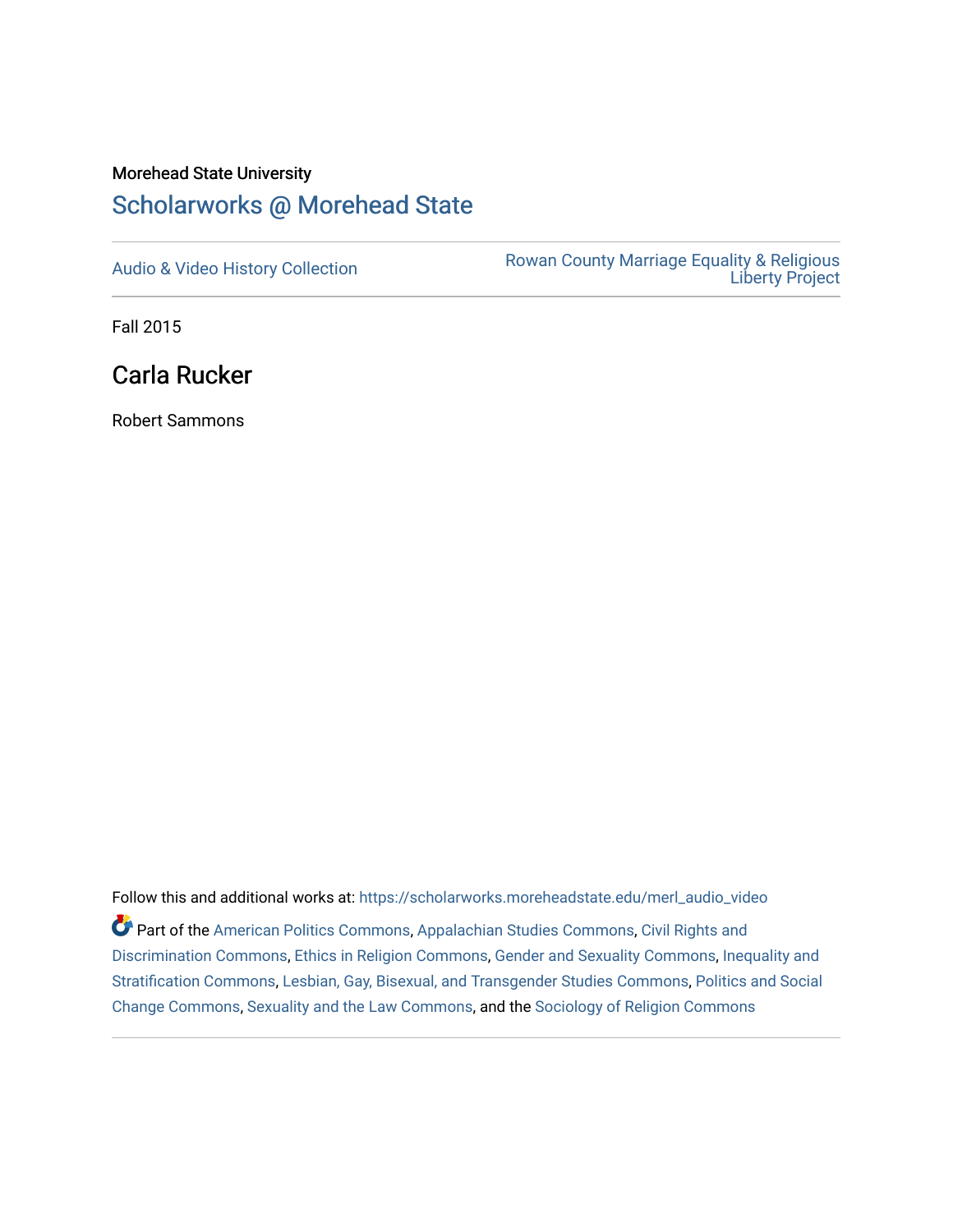## **Carla Rucker**

Interviewer: This is a conversation with Carla Rucker for the Kentucky marriage equality and religious liberty oral history project. We're in the studio room of Breckenridge Hall at Morehead State's campus located in Rowan County, Kentucky. It is 10:30am on June 23<sup>rd</sup>, 2016. My name is Sherry Kelly.

Carla, can you give us a little bit of biographical information? Do you care to tell me where you were born and where you grew up?

Rucker: Sure. I grew up in Mount Washington, Kentucky, which is right outside of Louisville in Bullitt County. Raised there on a farm and then I graduated high school, came to MSU as a student back in 1975. Graduated in four years with a double major with honors and all that good stuff. Raised in the Baptist church. Have met my husband here, he's from Fleming County and so we've lived in Morehead in Rowan County since 1981 I believe.

Interviewer: You have mentioned that you were raised in the Baptist church. Do you care to tell me a few of your childhood experiences?

Rucker: Okay. As related to church? Okay. When I was eight years old I was up in the balcony and I heard somebody call my name. They said Carla and it was so real. I looked around and there wasn't anybody there, and at that time I knew that God had called my name. Regardless how flaky that may sound, it's real and I know, I know it's real. So, I became active in the youth group. And we did, we had a small ensemble. We sang, we traveled and sang. Had a large youth choir. We did musical programs in our high school at the time. And that's always been very real to me, very important part of my life.

Interviewer: What about your current church membership or your organizationally, organizations that you belong to or involved?

Rucker: Okay, as I said I was raised Southern Baptist. When I met my husband, he was actually raised a Methodist, and somehow, we ended up in the Assembly of God Church. So we are members of the Assemblies of God. My husband is actually an ordained minister. Currently, we just have church in our home and we have a family that comes all the way actually from Montgomery County and meets with us. And we've been doing that for a number of years. Involved with some other friends, locally that we pray and we, you know, meet together and there's some unity there and so that's always good.

Interviewer: How did you become involved in the religious liberty movement or did you become involved?

Rucker: You know, when they scheduled the prayer vigil, we participated in that because we strongly believe in the sanctity of marriage. That marriage is between a man and a woman, period. You know, when God said to multiply, you know, to procreate, multiply. You can't do that unless you're a man and a woman. And that's just one of the reasons. He said in order how things are to be and when we don't do that it's not that He's a God up there with a stick going to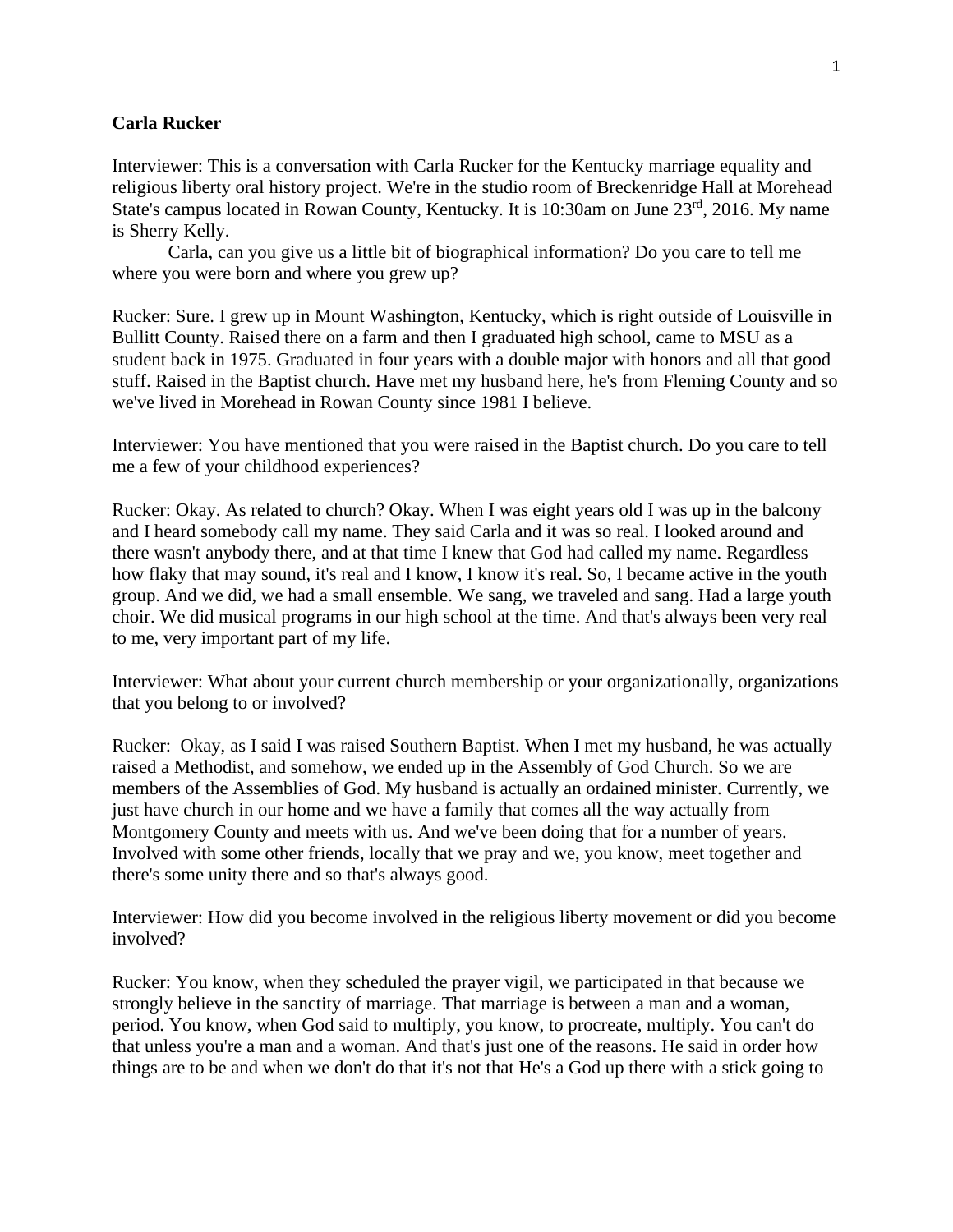beat us. It's because that's what's best for us. He loves us so very much that He wants what's best for us and that is what's best. That's how we can actually be fulfilled.

Interviewer: You mentioned the prayer vigil.

Rucker: Uh-huh.

Interviewer: Can you tell me a little bit more about that? Is that the prayer vigil that you went to here?

Rucker: Yes?

Interviewer: Were there other prayer vigils?

Rucker: Yes, the one that we went to. Of course, we prayed at home and then we heard that, you know, they were having that the prayer vigil in, at the courthouse so we met there. I don't remember how many there were. There were quite a few that were there and we prayed together there. There was the, you know, that whatever happened in Grayson on September the  $8<sup>th</sup>$ . We weren't able to go there because we'd already scheduled, and actually the statewide Assemblies of God was having a prayer meeting that day at Cane Ridge in Bourbon County. So, we had about 300 people there that were praying, not just for the marriage equality stuff but just praying in general for an awakening to come to Kentucky.

I: How did you first react to the US Supreme Court's decision on same-sex marriage, which was on June 26<sup>th</sup> 2015?

Rucker: I was very grieved. It hurt, because it tends to legalize something that God has not set in order and it's wrong. And like I said before, it's not wrong because God is waiting for a stick to beat us with, it's not wrong because it's a don't do this, it's wrong because it goes against the natural order of things. The natural order of way we were created. And that hurts us. That tears us apart. John 10:10 says "Satan comes to kill and to steal and destroy, but I have come that you might have life and have it more abundantly." It's that it's part of Satan's plan to steal and to kill and destroy. He wants to steal our joy. He wants to kill any life in us. He wants to destroy our happiness because he hates us and that's what he's out to do. But that's not what God's about, you know. He loves us, every single one of us, and He wants us to be fulfilled and happy.

Interviewer: What about your reaction to the Rowan County Clerk's decision not to issue marriage licenses to either straight or gay couples. What was your reaction?

Rucker: I guess my honest reaction is I get pretty, I got pretty frustrated with the people that say "she just needs to do her job." She did her job. According to state law, marriage is between a man and a woman. That's what the state law said. And she upheld only not only her personal convictions but what the law said. You know, if we don't stand up for what we believe in then our lives are pretty purposeless. So, it's important to be who we say we are, genuinely. But always with kindness and love and not pointing fingers and not bashing anybody because that's also against who God is.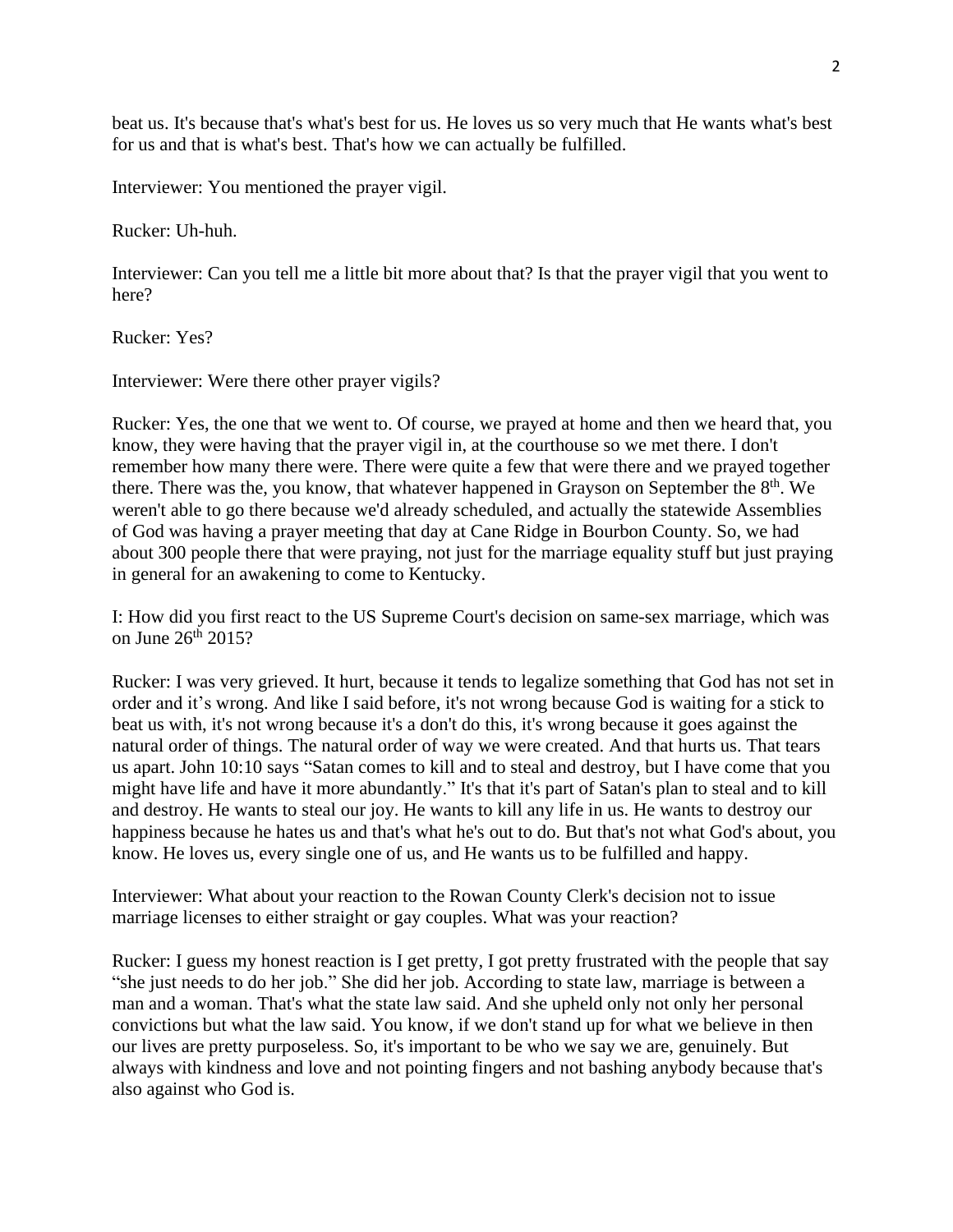Interviewer: What was your involvement in the movement? I know you said you went to the prayer vigils.

Rucker: Yeah. Really didn't, you know, as far as demonstrating or marching, didn't do any of that because it's, you know, it to me it's God moving on our hearts is what does it. And I have spent and continue to spend a lot of time in prayer for the whole situation. For the people involved on both sides. And other than actually going to the prayer vigil that one time I really haven't done any other kind of demonstrative actions aside from praying and most of that's been at home.

Interviewer: So, would you consider yourself an activist before the events of last summer and the marriage equality religious freedom?

Rucker: I don't think I consider myself an activist at all, in anything. You know, I'm active in that I believe what I believe and I want to live it day by day. And it's hard, you know, we're all people. We're all humans, we all make mistakes and goof up. Actually, we all make mistakes. We all sin, but I want to be who I am and I'm not ashamed of who I am. You know, I want to be a light and hope for people that have none.

Interviewer: What was your immediate goal last summer with everything that went on?

Rucker: My immediate goal was to see lives change, you know. Again, broken people need hope. We know we need love. We need to be one so that, you know, there's…I pray that Kim, I support Kim Davis with my whole heart and I pray that she stands strong. She's been through way too much to be to be threatened with losing your retirement. It's ridiculous, you know. She's been sued, she's been, you know, she's been…they invested…and verbally beaten. It's just, it's awful the abuse that she's had to withstand. It's wrong, you know. I think part of the, one of the things that that bothers me most, you know, they say well, you know, "we want tolerance, we want tolerance." Tolerance should be both ways and it hasn't been, you know. It's not, people have been intolerant on both sides and that's wrong. So, that's how I feel.

Interviewer: When you were at the prayer vigil, did you feel that the environment was safe or did you consider it unsafe?

Rucker: No, I felt absolutely safe there. I didn't feel any threat of danger or anything at all from any side.

Interviewer: Do you think your tactics were effective? I know you mentioned prayer, going to the prayer vigil and praying at home.

Rucker: Yeah. I think it's an ongoing process. I think that there's a lot, you know, that goes on underground that you don't see on the…to an extent yes, it's, you know. Thankfully, Kim has kept her job. She has stood strong and that's been part of our prayer. So, yeah.

I: If you had to do over again, would you have done anything differently?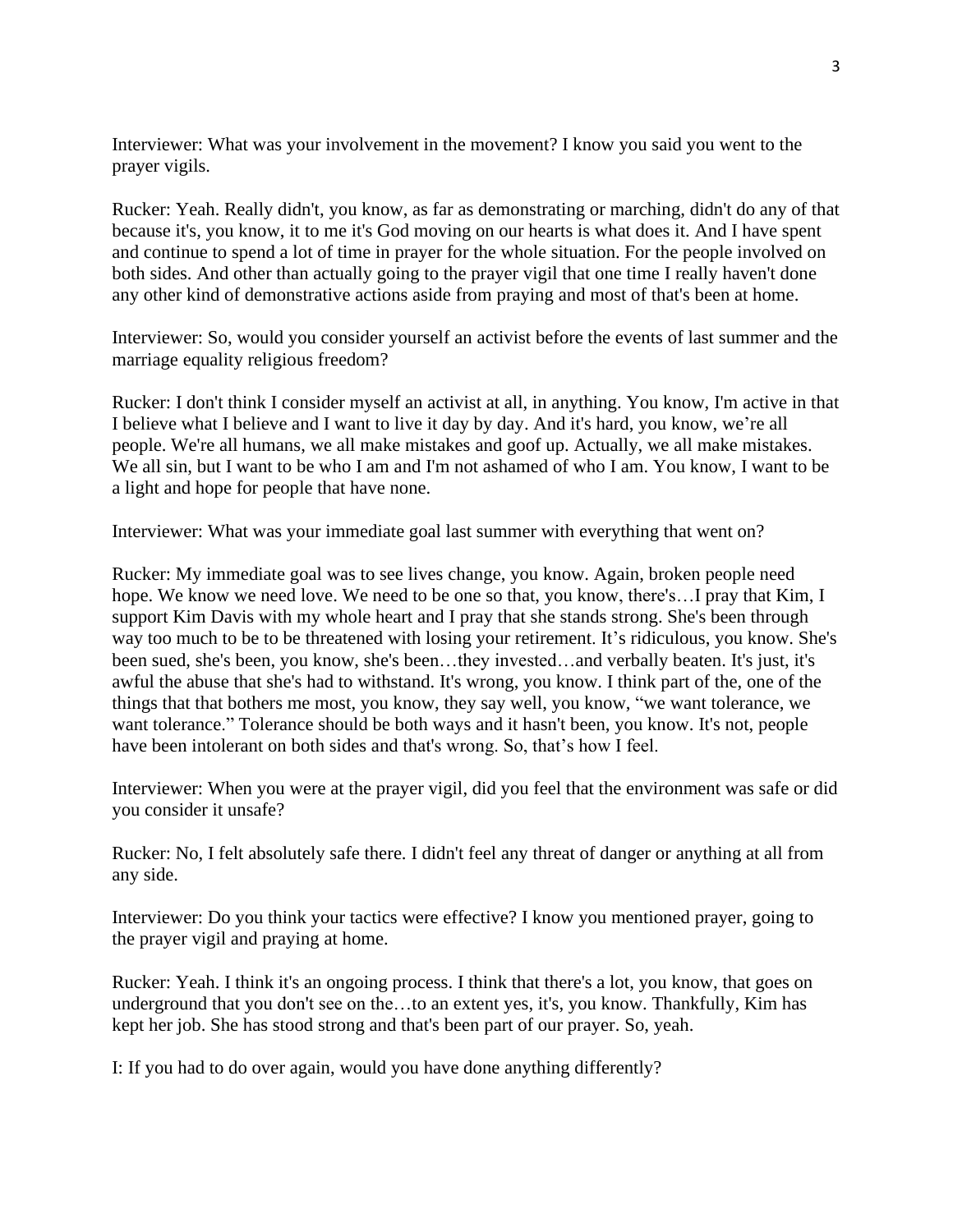R: I don't think so. I don't think so. You know, I still feel as strongly or even more strongly than I did last summer. Right is right and wrong is wrong. And again, we need to stand up for what's right and what we believe in with kindness and love, not with bashing in a militant, you know, "I'm going to get you" kind of attitude. That doesn't get you anywhere.

Interviewer: Do you think the Rowan County Clerk best represented the cause of religious liberty?

Rucker: Yes. I think she did. She stood her ground. It's frustrating when things aren't consistent, when a person can stand up for what they believe in one venue and oh it's wonderful it's great, but another person standing up for what they believe in, which may be different from what the first instance was, then they are condemned and verbally horsewhipped. So that whole equality thing isn't so equal sometimes. You know, again it's I want equality for this but in that equality, you're stepping on somebody else. So, you know, it goes both ways and so, you just need to be a little more tolerant on both sides.

Interviewer: Do you think that the Rowan County Clerk deserved to be imprisoned?

Rucker: Absolutely not. In fact, I just, no. Absolutely not. She was, not only was she upholding her personal beliefs, she was following the law and should never ever have been arrested for that. Never.

I: I think that's why they said she was imprisoned because she was not following the law.

R: But she actually was following the law according to Kentucky State statute. She was following that law.

I: Do you think she should have received any punishment?

R: No, absolutely not.

I: I thought you might say that.

R: And in essence, even though, you know, the Supreme Court does not have the ability to make law and that's what they did. They returned a judgment that they had no grounds, no basis to make. The state, the Supreme Court does not make law. The legislators do. So, they stepped beyond their bounds. They were actually unconstitutional in what they did. So, I have heard some say that they should be all judged for treason themselves because they did not uphold the Constitution. And they didn't. So, no. She's absolutely right and again I you know we support her one hundred percent.

I: I know you said you didn't go to Grayson when she was released or, you know, but what were your thoughts upon her release?

Rucker: I was proud of her because of what she withstood and that she was strong enough in her faith, in her own personal beliefs, that she did what she did. I was glad that she was released. I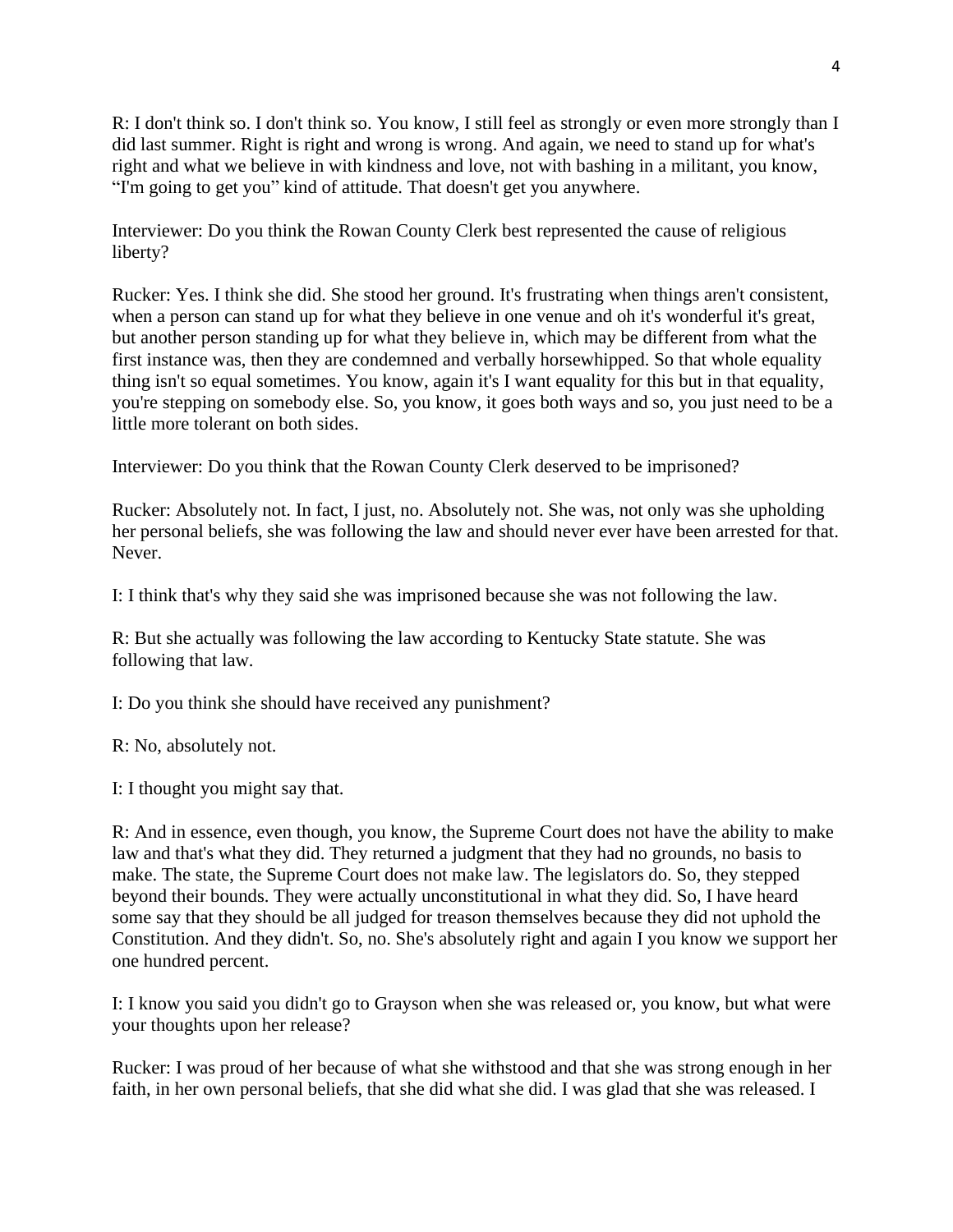was glad for the support she was shown. I was a little dismayed at some of the reactions from both sides. You know, we don't need people coming in from out of state that are, you know, shouting things. You know, like the whole Westboro Baptist Church thing, you know. We don't need that. That's not what this is about. It's about her being able to stand up for what she believes in and not being punished for it. And it's also about what's right and what's wrong, and that marriage is between a man and a woman. And when you break down the family, which is what that does, then we have very little hope for mankind.

Interviewer: You mentioned the out-of-state reactions.

Rucker: Yes.

Interviewer: Do you want to elaborate on that a little?

R: Well, you know, you have people coming in and they'll have hate stuff all over their vehicles or they have their megaphones and they're shouting hateful slurs on either side. And that's wrong. You know, and you can tell that it's, some of them are paid activists, you know. We just don't need that, you know. If you want to do your protesting you protest where you're from, but you can leave us alone. You know, mind your own business is kind of I guess how I say that. I don't mean that unkindly.

Interviewer: What are your thoughts on the reactions of your local elected officials?

Rucker: I'm currently serving on a grand jury, and I'll be real honest, I was a dismayed. Not real happy with some of the comments. You know, "I was in Florida and they even brought up Kim Davis down there" and acting like it was you know she was a poor representative. Not as far as I'm concerned. As far as I'm concerned, I'm proud that she's from here, that she stood up for what's right. Like I said, we just, we don't need that outside stuff coming in.

I: What about your thoughts on the mass media and political leaders that were involved last year?

R: I don't really have a great appreciation for media, to be honest with you. You know, I think they so often try to skew and have it to say, you know, they want to say whatever they want you to think, and unfortunately so many people choose not to think for themselves and they go with whatever they hear and that's a shame. So, I really don't care for mass media that come in from anywhere. I don't, you know, I listen to the news but sometimes I wish I didn't because you can tell so often it's so slanted, you know. They so try to change your perception of what's really real so I don't care for that at all.

Interviewer: Kind of as a follow-up question, do you think that it deserved the attention it received?

Rucker: I think it…the attention it received was because they have an agenda and they're trying to shove that down our throats, to be honest. It's extremely important, what's going on, because it really is going to shape the future of our nation with those kinds of decisions. Obviously, it has caused unrest. It has caused, you know, with the recent shooting in Orlando, you know, that, with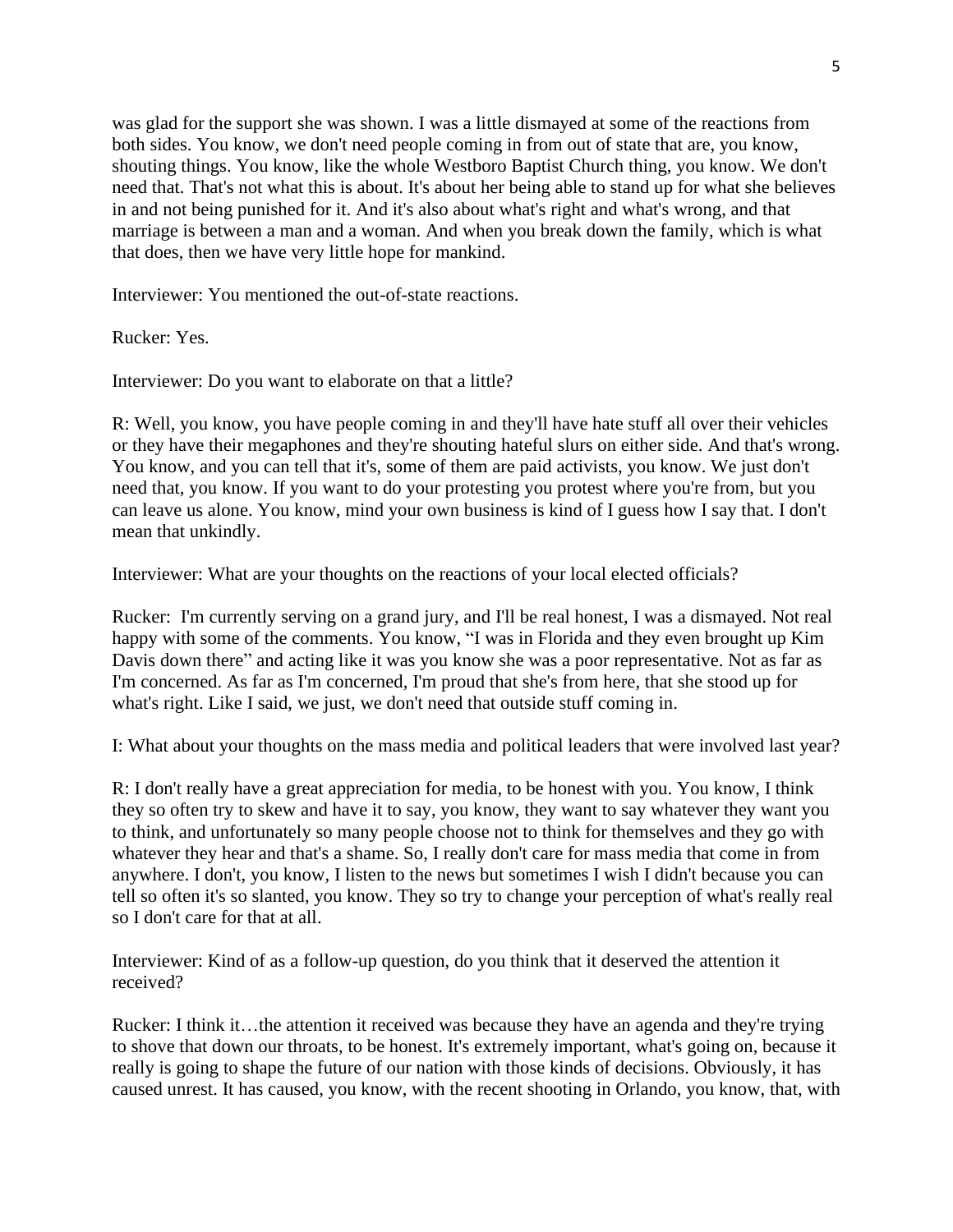the Islamic in the gay club there. You know, it is a big deal. But I just wish people would tell the truth, you know. And, you know, the president is, you know, they've talked about him trying to delete things out of the 911 calls, you know and not give the truth on those transcripts. You know, why can't we just let the truth be the truth and quit trying to change it into what we want it to be or our own agendas? And I think that that's really, really frustrating.

Interviewer: What are your opinions on the outcomes of the religious liberty movement? You have kind of touched on that.

Rucker: Sorry, say that again?

Interviewer: Your opinions or your thoughts on the reactions or the, I'm sorry, on the outcomes of the religious liberty movement. And you've kind of already mentioned that, so if you want to elaborate on that more that's fine.

Rucker: You know, if we're truly talking about religious liberties and its outcome, you know, America was founded based on the fact that they wanted religious liberties. And I heard recently that our history books since 1920 have been changed into, I guess, more or less propaganda. If you really want an accurate picture of history, go back to the books published before 1920. And I can see that. You know, there have been some things that have been proven true there. So, the outcome of religious liberty should be that we can actually be free to choose our religion. You know, we're not forced by the government, you know, that keeps talking about the separation of church and state. That's not in the Constitution. And where it came with, I think it was Thomas Jefferson that wrote a letter to somebody, to a Baptist association and it's where religion is forced on a people. And, that's not what we want. That's not what we have. Or that's not what we have had, where we can choose to worship God or not. That nobody can say you have to do this ot you have to do that. But you can do whatever you choose, as long as it doesn't break the law. Which is what's happened.

I: That's a very interesting comment with the religious liberty, where it's choice. Would you call your efforts a victory or failure?

Rucker: Well, I don't think it's over yet, you know. There's still more to come. Still, you know, still praying, believing, you know. God's Word is true. And, you know, He says there that everyone has sinned. "For all have sinned and come short of the glory of God." He says that the wages of sin is death. So, if we choose to sin, either we pay the penalty or we ask Christ that penalty that he paid be applied to our lives. So, that's, I think, how it relates to me. And, you know, I think just knowing that that hope is always there will help with that outcome that we want. And that's for those for those people to be saved and have joy and peace and to be who they've been called to be and not believe the lies of the devil, you know, that you can do this and be happy, because it doesn't work.

Interviewer: I know you mentioned that you don't think it's over now but with the debate over religious liberty or marriage equality, what do you think might be in the future, you know, since we you don't think it's really over yet?